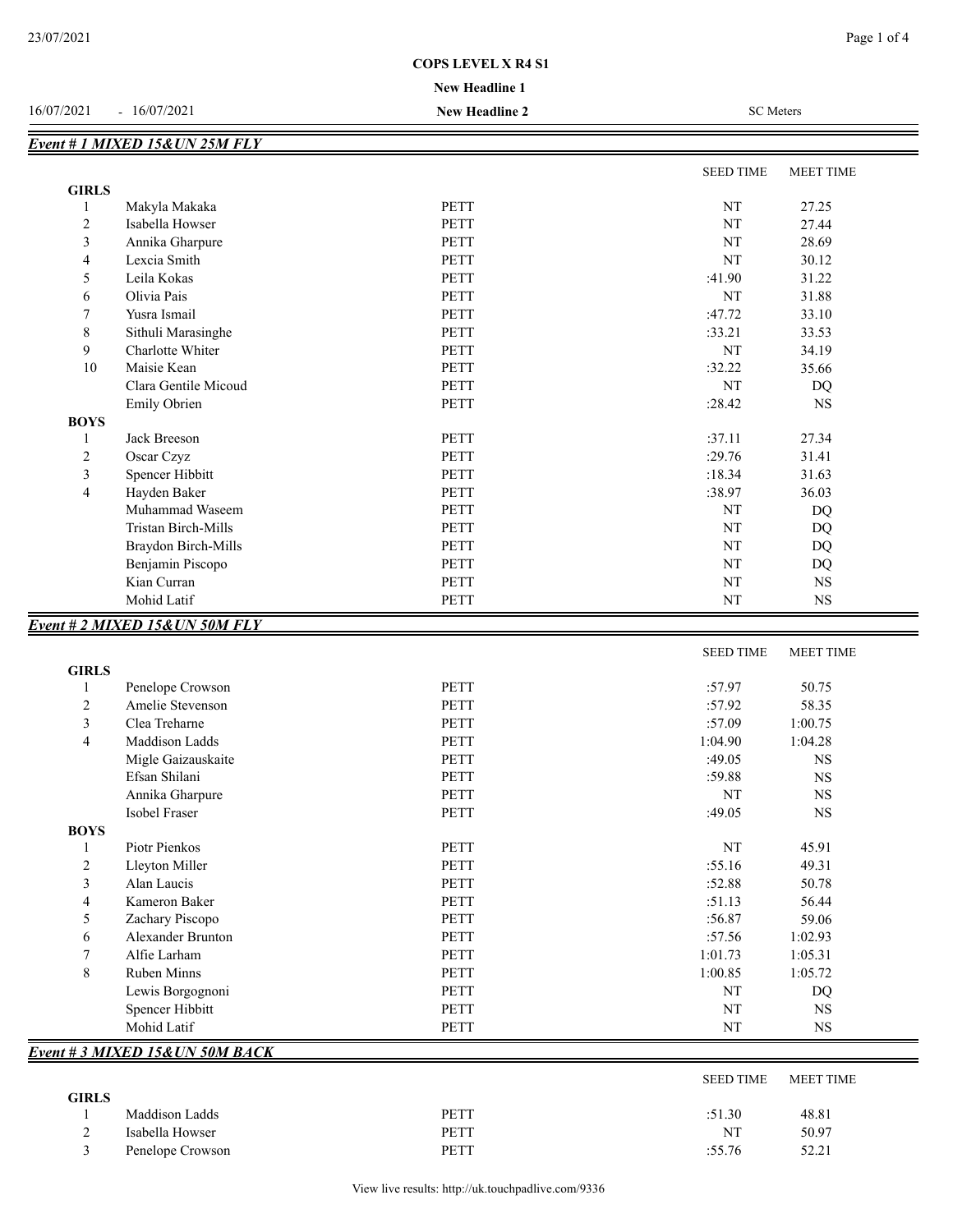## **COPS LEVEL X R4 S1**

**New Headline 1**

| 16/07/2021              | $-16/07/2021$                     | <b>New Headline 2</b> | <b>SC</b> Meters |             |  |
|-------------------------|-----------------------------------|-----------------------|------------------|-------------|--|
| 4                       | Jewel Christian-Okogwa            | <b>PETT</b>           | NT               | 54.15       |  |
| 5                       | Amelie Stevenson                  | PETT                  | :53.30           | 57.00       |  |
| 6                       | Lexcia Smith                      | <b>PETT</b>           | $\rm{NT}$        | 1:00.43     |  |
| 7                       | Makyla Makaka                     | <b>PETT</b>           | $\rm{NT}$        | 1:00.44     |  |
| 8                       | Olivia Pais                       | <b>PETT</b>           | $\rm{NT}$        | 1:02.16     |  |
| 9                       | Clara Gentile Micoud              | PETT                  | $\rm{NT}$        | 1:07.75     |  |
| $10\,$                  | Maisie Kean                       | PETT                  | $\rm{NT}$        | 1:08.88     |  |
| 11                      | Sithuli Marasinghe                | <b>PETT</b>           | $\rm{NT}$        | 1:10.06     |  |
| 11                      | Leila Kokas                       | <b>PETT</b>           | NT               | 1:10.06     |  |
| 13                      | Charlotte Whiter                  | <b>PETT</b>           | $\rm{NT}$        | 1:12.00     |  |
| 14                      | Yusra Ismail                      | <b>PETT</b>           | $\rm{NT}$        | 1:14.21     |  |
| 15                      | Kamarae Rippon-Hart               | <b>PETT</b>           | NT               | 1:16.53     |  |
| 16                      | Annika Gharpure                   | PETT                  | $\rm{NT}$        | 1:17.44     |  |
|                         | Emily Obrien                      | <b>PETT</b>           | NT               | $_{\rm NS}$ |  |
|                         | Efsan Shilani                     | PETT                  | :55.54           | $_{\rm NS}$ |  |
|                         | Isobel Fraser                     | <b>PETT</b>           | :43.48           | $_{\rm NS}$ |  |
|                         | Migle Gaizauskaite                | <b>PETT</b>           | :56.74           | <b>NS</b>   |  |
| <b>BOYS</b>             |                                   |                       |                  |             |  |
| 1                       | Piotr Pienkos                     | <b>PETT</b>           | :48.32           | 45.94       |  |
| $\overline{2}$          | Lleyton Miller                    | PETT                  | :47.87           | 46.12       |  |
| 3                       | Zachary Piscopo                   | PETT                  | :49.17           | 51.06       |  |
| $\overline{\mathbf{4}}$ | Kameron Baker                     | <b>PETT</b>           | :53.54           | 52.35       |  |
| 5                       | Ruben Minns                       | PETT                  | :49.52           | 52.47       |  |
| 6                       | Alexander Brunton                 | <b>PETT</b>           | :53.12           | 52.85       |  |
| $\overline{7}$          | Nathaniel Clifford                | <b>PETT</b>           | :56.03           | 54.28       |  |
| $\,8\,$                 | Alfie Larham                      | PETT                  | :58.26           | 55.88       |  |
| 9                       | Spencer Hibbitt                   | <b>PETT</b>           | :29.90           | 58.78       |  |
| 10                      | Jack Breeson                      | <b>PETT</b>           | NT               | 59.19       |  |
| 11                      | Oscar Czyz                        | <b>PETT</b>           | $\rm{NT}$        | 1:04.53     |  |
| 12                      | Lewis Borgognoni                  | <b>PETT</b>           | $\rm{NT}$        | 1:05.16     |  |
| 13                      | Benjamin Piscopo                  | <b>PETT</b>           | NT               | 1:07.56     |  |
| 14                      | Hayden Baker                      | <b>PETT</b>           | $\rm{NT}$        | 1:11.56     |  |
| 15                      | Muhammad Waseem                   | <b>PETT</b>           | 1:16.15          | 1:23.56     |  |
| 16                      | Tristan Birch-Mills               | PETT                  | NT               | 1:27.72     |  |
|                         | Braydon Birch-Mills               | <b>PETT</b>           | $\rm{NT}$        | DQ          |  |
|                         | Alan Laucis                       | <b>PETT</b>           | :55.01           | $_{\rm NS}$ |  |
|                         | Kian Curran                       | PETT                  | $\rm{NT}$        | $_{\rm NS}$ |  |
|                         | Mohid Latif                       | PETT                  | $\rm{NT}$        | $_{\rm NS}$ |  |
|                         | Event # 4 MIXED 15& UN 25M BREAST |                       |                  |             |  |
|                         |                                   |                       |                  |             |  |

|                |                      |             | <b>SEED TIME</b> | <b>MEET TIME</b> |
|----------------|----------------------|-------------|------------------|------------------|
| <b>GIRLS</b>   |                      |             |                  |                  |
|                | Olivia Pais          | <b>PETT</b> | NT               | 31.35            |
| 2              | Annika Gharpure      | <b>PETT</b> | NT               | 31.54            |
| 3              | Makyla Makaka        | <b>PETT</b> | NT               | 32.91            |
| $\overline{4}$ | Charlotte Whiter     | <b>PETT</b> | :38.94           | 34.41            |
| 5              | Yusra Ismail         | <b>PETT</b> | :36.97           | 35.07            |
| 6              | Sithuli Marasinghe   | <b>PETT</b> | :38.90           | 37.66            |
| 7              | Maisie Kean          | <b>PETT</b> | :36.10           | 39.81            |
| 8              | Clara Gentile Micoud | <b>PETT</b> | NT               | 41.78            |
| 9              | Leila Kokas          | <b>PETT</b> | NT               | 44.47            |
| 10             | Kamarae Rippon-Hart  | <b>PETT</b> | NT               | 46.78            |
|                | <b>Emily Obrien</b>  | <b>PETT</b> | :36.03           | <b>NS</b>        |
| <b>BOYS</b>    |                      |             |                  |                  |
| -1             | Spencer Hibbitt      | <b>PETT</b> | :20.28           | 32.38            |
| 2              | Oscar Czyz           | <b>PETT</b> | :32.57           | 33.37            |
| 3              | Muhammad Waseem      | <b>PETT</b> | NT               | 35.50            |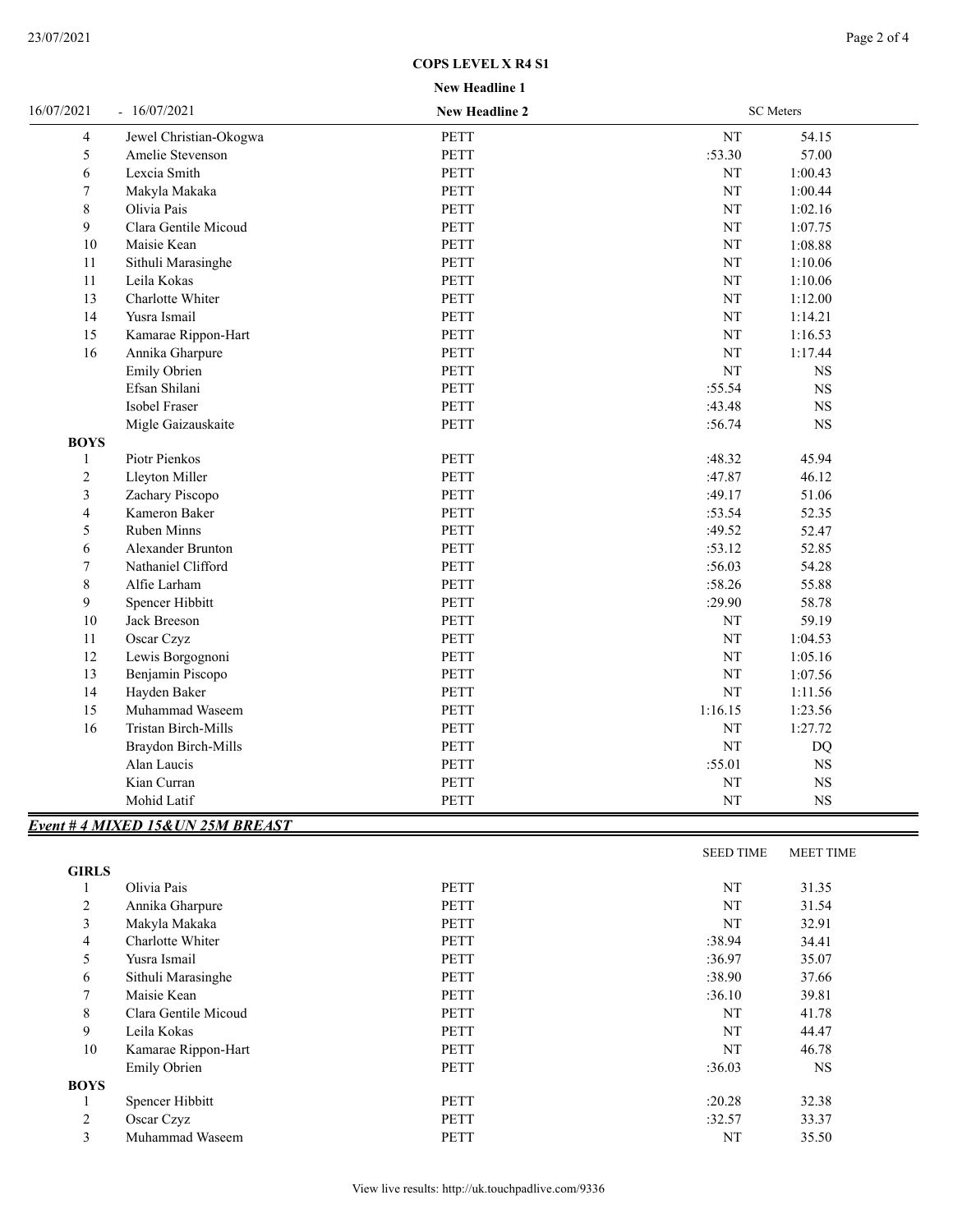#### **COPS LEVEL X R4 S1**

#### **New Headline 1**

|               |                     | $11011$ revanced to   |        |                  |  |
|---------------|---------------------|-----------------------|--------|------------------|--|
| 16/07/2021    | $-16/07/2021$       | <b>New Headline 2</b> |        | <b>SC</b> Meters |  |
| 4             | Jack Breeson        | <b>PETT</b>           | :41.57 | 38.63            |  |
| $\mathcal{L}$ | Tristan Birch-Mills | <b>PETT</b>           | NT     | 39.34            |  |
| $\sigma$      | Benjamin Piscopo    | <b>PETT</b>           | NT     | 40.29            |  |
| π             | Hayden Baker        | <b>PETT</b>           | :36.23 | 41.81            |  |
| 8             | Braydon Birch-Mills | <b>PETT</b>           | NT     | 46.41            |  |
|               | Mohid Latif         | <b>PETT</b>           | NT     | NS               |  |
|               | Kian Curran         | PETT                  | :33.85 | NS               |  |

## *Event # 5 MIXED 15&UN 50M BREAST*

|                |                          |             | <b>SEED TIME</b> | <b>MEET TIME</b> |  |
|----------------|--------------------------|-------------|------------------|------------------|--|
| <b>GIRLS</b>   |                          |             |                  |                  |  |
| 1              | Maddison Ladds           | <b>PETT</b> | :57.22           | 57.44            |  |
| $\overline{c}$ | Jewel Christian-Okogwa   | <b>PETT</b> | NT               | 57.81            |  |
| 3              | Leonie Cooper            | <b>PETT</b> | 1:00.75          | 58.66            |  |
| 4              | <b>Edith Davis</b>       | <b>PETT</b> | NT               | 58.81            |  |
| 5              | Amelie Stevenson         | <b>PETT</b> | 1:02.26          | 1:03.22          |  |
| 6              | Penelope Crowson         | <b>PETT</b> | :59.98           | 1:05.40          |  |
| 7              | Isabella Howser          | <b>PETT</b> | NT               | 1:08.97          |  |
| 8              | Lexcia Smith             | <b>PETT</b> | NT               | 1:14.35          |  |
|                | Olivia Pais              | <b>PETT</b> | NT               | DQ               |  |
|                | Efsan Shilani            | <b>PETT</b> | :55.62           | <b>NS</b>        |  |
|                | Migle Gaizauskaite       | <b>PETT</b> | :54.49           | <b>NS</b>        |  |
|                | Isobel Fraser            | <b>PETT</b> | :53.90           | <b>NS</b>        |  |
|                | Annika Gharpure          | PETT        | NT               | <b>NS</b>        |  |
| <b>BOYS</b>    |                          |             |                  |                  |  |
| 1              | Lleyton Miller           | <b>PETT</b> | :58.06           | 55.28            |  |
| $\overline{c}$ | Kameron Baker            | <b>PETT</b> | :51.23           | 56.00            |  |
| 3              | <b>Ruben Minns</b>       | <b>PETT</b> | :55.75           | 56.72            |  |
| 4              | Zachary Piscopo          | <b>PETT</b> | :58.25           | 57.28            |  |
| 5              | Alan Laucis              | PETT        | NT               | 59.31            |  |
| 6              | Nathaniel Clifford       | <b>PETT</b> | NT               | 1:03.78          |  |
| 7              | Piotr Pienkos            | <b>PETT</b> | 1:02.24          | 1:04.40          |  |
| $\,$ 8 $\,$    | Alfie Larham             | <b>PETT</b> | 1:04.07          | 1:05.47          |  |
| 9              | <b>Alexander Brunton</b> | <b>PETT</b> | 1:07.09          | 1:05.60          |  |
|                | Lewis Borgognoni         | PETT        | NT               | DQ               |  |
|                | Spencer Hibbitt          | <b>PETT</b> | NT               | <b>NS</b>        |  |
|                | Mohid Latif              | PETT        | NT               | <b>NS</b>        |  |

## *Event # 6 MIXED 15&UN 50M FREE*

|                  |                        |             | <b>SEED TIME</b> | <b>MEET TIME</b> |
|------------------|------------------------|-------------|------------------|------------------|
| <b>GIRLS</b>     |                        |             |                  |                  |
|                  | Maddison Ladds         | <b>PETT</b> | :47.38           | 44.88            |
| $\overline{2}$   | Penelope Crowson       | <b>PETT</b> | :47.29           | 45.19            |
| 3                | Jewel Christian-Okogwa | PETT        | NT               | 45.22            |
| 4                | Leonie Cooper          | <b>PETT</b> | :44.75           | 45.34            |
| 5                | Isabella Howser        | PETT        | NT               | 46.25            |
| 6                | Clea Treharne          | <b>PETT</b> | :54.51           | 47.03            |
| $\overline{7}$   | Amelie Stevenson       | PETT        | :45.34           | 48.16            |
| 8                | Edith Davis            | <b>PETT</b> | NT               | 49.97            |
| 9                | Olivia Pais            | <b>PETT</b> | NT               | 50.00            |
| 10               | Makyla Makaka          | PETT        | NT               | 55.38            |
| $*11$            | Sithuli Marasinghe     | <b>PETT</b> | NT               | 1:01.31          |
| $^{\star}$<br>11 | Leila Kokas            | <b>PETT</b> | NT               | 1:01.31          |
| 13               | Annika Gharpure        | <b>PETT</b> | NT               | 1:03.08          |
| 14               | Clara Gentile Micoud   | <b>PETT</b> | NT               | 1:04.56          |
| 15               | Kamarae Rippon-Hart    | PETT        | NT               | 1:06.06          |
| 16               | Yusra Ismail           | <b>PETT</b> | NT               | 1:06.25          |